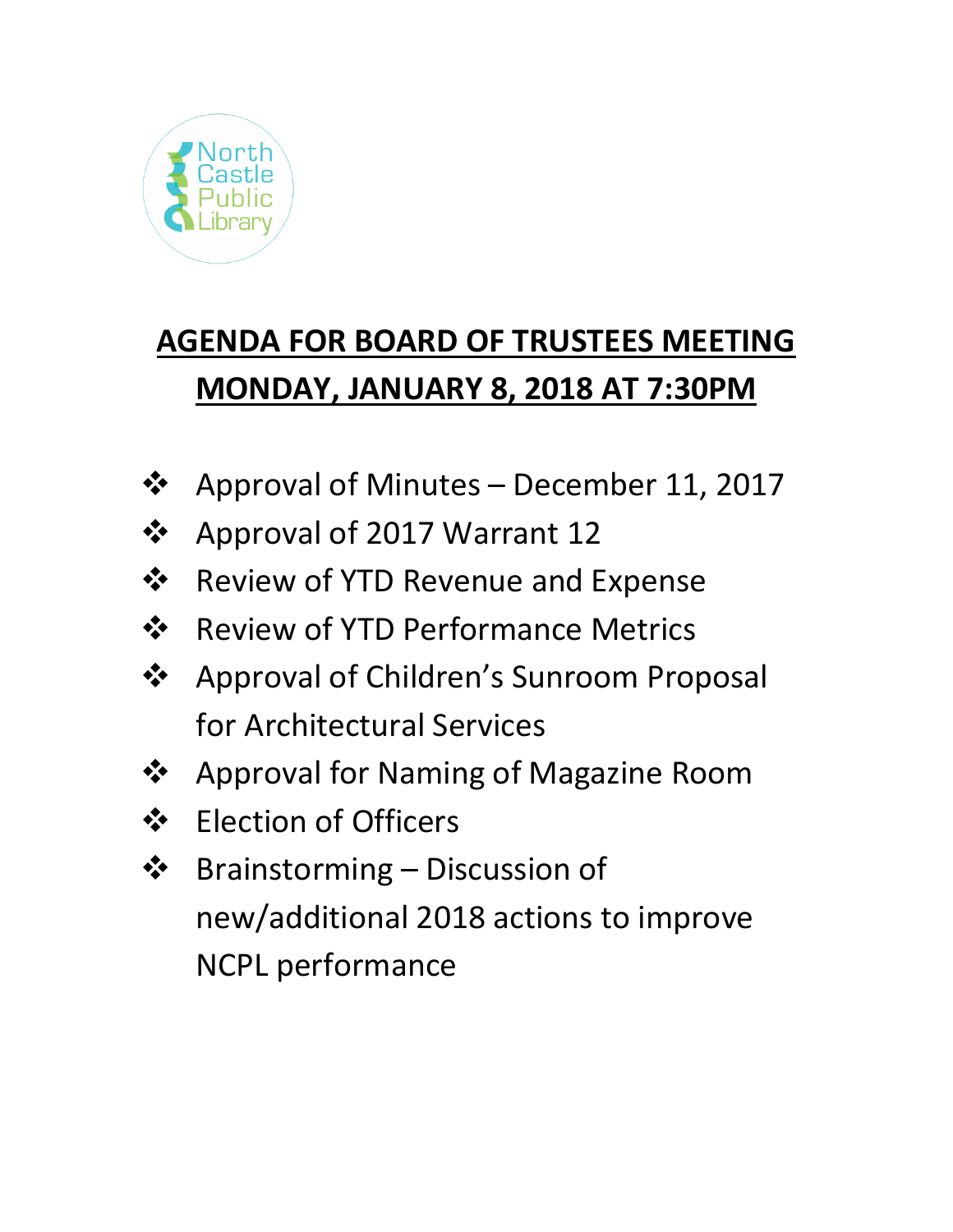## **North Castle Public Library**

### **Library Board of Trustee Minutes – January 8, 2018**

Sean Ryan called meeting to order at 7:40PM

#### **In attendance:**

**Trustees:** Lisa Meyer Chorne, Jennifer Paulson Lee, Stephanie Paul, Jeanne Lapsker, Sean Ryan and Scott Stopnik.

**Library:** Edie Martimucci

**Friends:** Marilyn Heimerdinger

#### **Key Votes/Review**

- **Approval of the Minutes** for the December 11, 2018 NCPL Board of Trustees meeting. Thank you, Jennifer!!! Stephanie made motion to approve the Minutes. Lisa seconded. All were in favor.
- **NCPL 2017 Warrant 12** (AP GL Report). Total expenses included in Warrant 12 are \$47,885.19 of which the Friends are paying \$10,265.10. Thank you Friends for your continuing support!!! Scott Stopnik has reviewed all invoices in this warrant and supports its approval. Thank you, Scott!!! Thanks also to Abbas Sura and Kieya Glaze for their financial support of NCPL!!! Lisa made motion to approve Warrant 12. Stephanie seconded. All were in favor.
- **Review of NCPL 2017 YTD Revenue & Expense Reports** (thru January 5, 2018). NCPL full year financial performance is outstanding and we will finish 2017 well ahead of our 2017 plan adding over \$146K to our library reserves (Fund Balance and Library Funds).
- **Review of our performance metrics** December results were weak and based on preliminary FY 2017 results, we had mixed performance on our three strategic goals. *In the outstanding category* - we had 21% growth in visitors to our library with over 163K patrons visiting in 2017 - an all time record for our library. *In the in very good category* - Adult programming had 10% growth with over 8K attendees - another all time NCPL record. *In the areas needing improvement/additional category* - (1) Total circulation growth declined for the first time in four years - by a fraction of a percent. It was noted that electronic circulation did set and all time NCPL record with over 21K circulations. (2) Total programming attendance declined for the first time since 2012. Our staffing level and the disruption from our renovations contributed to this under performance. Focus on (A) strategic investment in new programs, (B) continued emphasis on expanding dedicated programming space and (C) careful management of our renovation schedule - in 2018 and possibly 2019 - is required. Thank you to Virginia Garcia for all her work on performance metrics!!!
- **Sunroom Architectural Services proposal** A proposal for architectural services for replacement and expansion of the children's sunroom which is a part of our 2017 NYS Library Construction Grant application was discussed. Jennifer